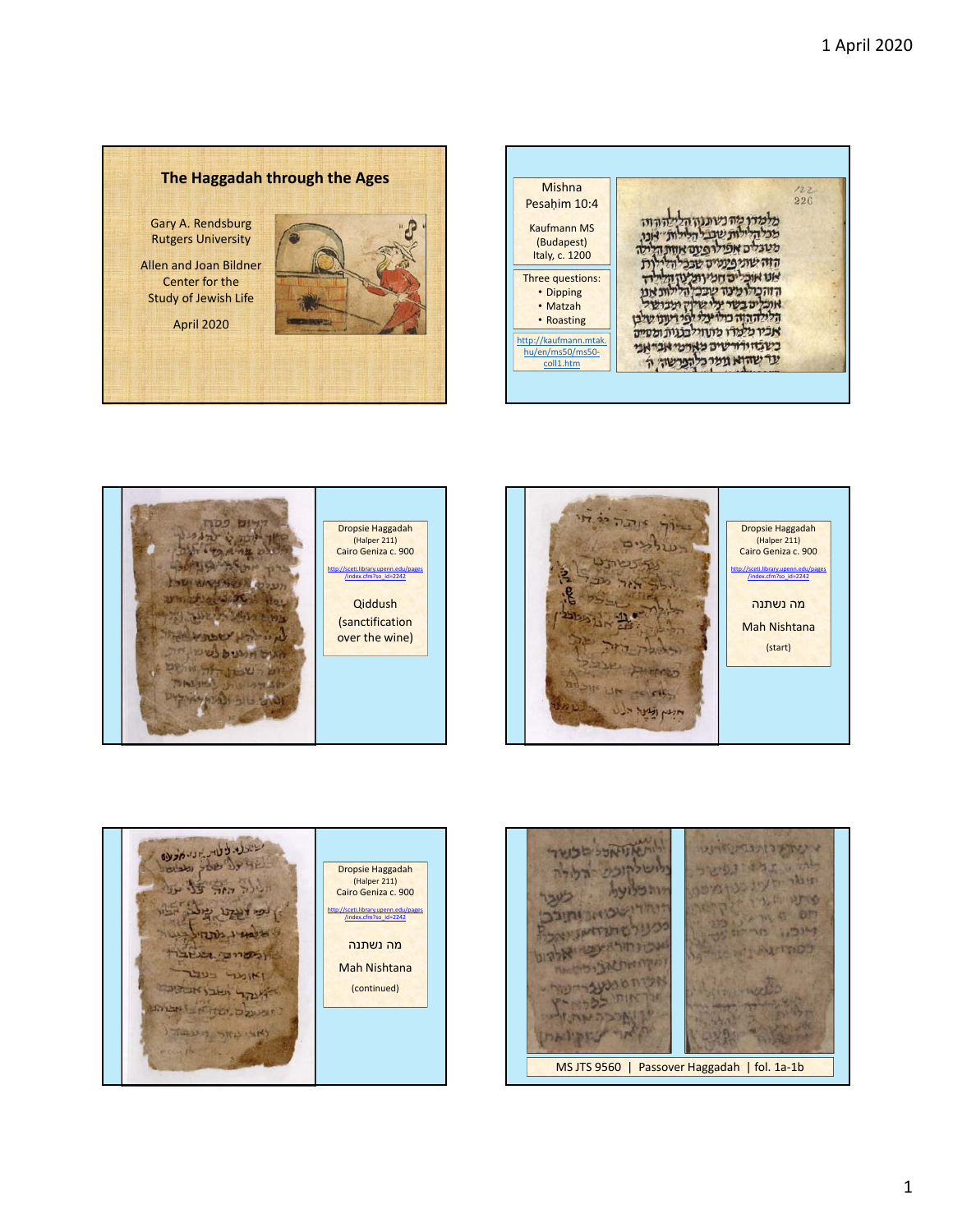









**The 'Four' Questions /** נשתנה מה

Mishna 226 Pesaḥim 10:4 מלמדן מה נשתנון הלילה הוו.<br>מכל הלילות שבל הלילות "אנו, Kaufmann MS (Budapest) מטבלים אפילו פעם אוות הל Italy, c. 1200 הזה שתיפעטים שבכי הל  $\ddot{\mathbf{n}}$ אנו אוכלים חמיות לון הלילד<br>הזהכיו מינה שבכלה לות אנו<br>אוכלים בשר על שלון ועבושל<br>הלילה הוה כול על לפי רענו של Three questions: • Dipping • Matzah • Roasting אביו מלמדו מתחיל בנות ומסיים http://kaufmann.mtak. בשבחירורשים מארמי אבראני hu/en/ms50/ms50‐ עד שהוא גומר כלהפרשה ה coll1.htm

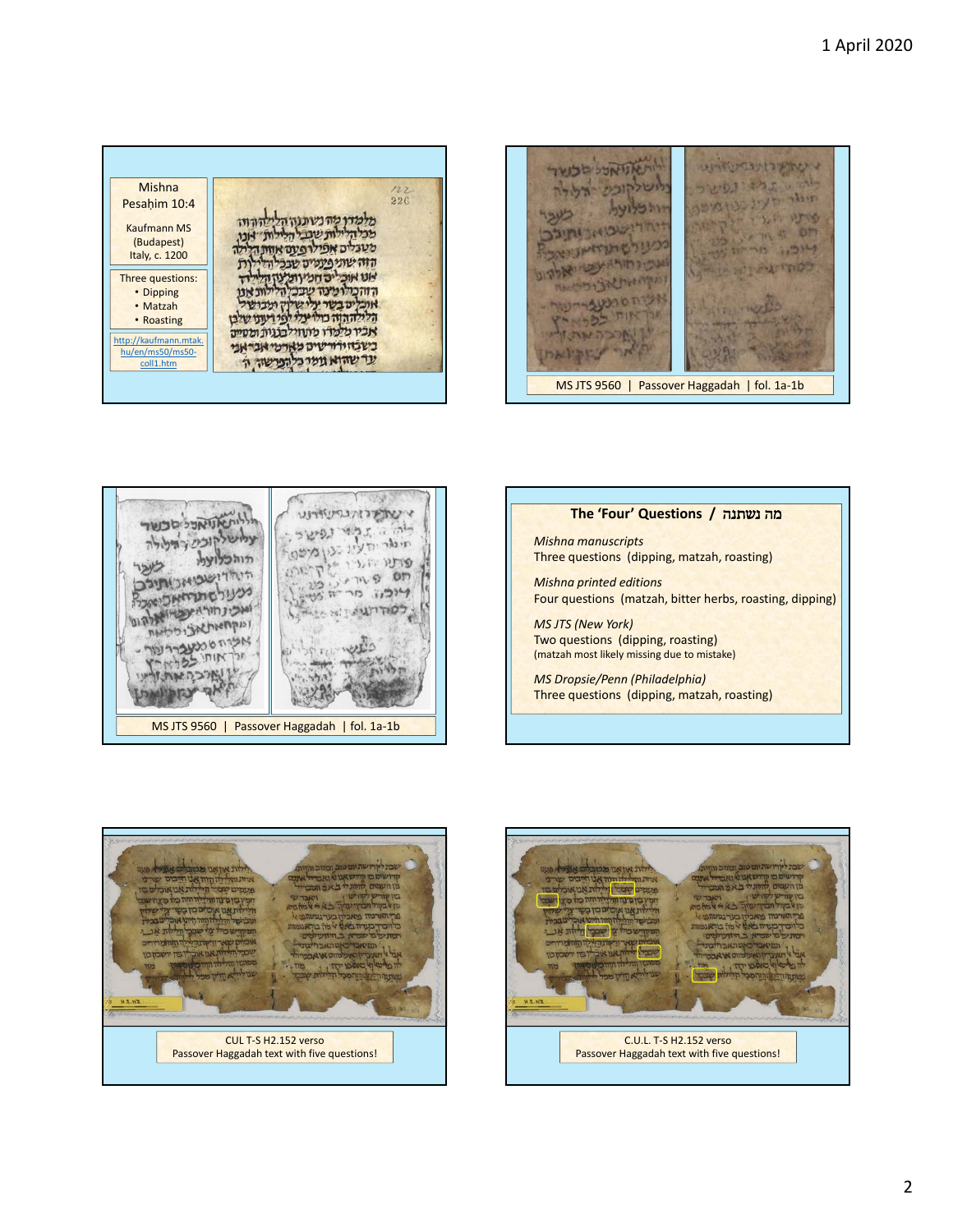









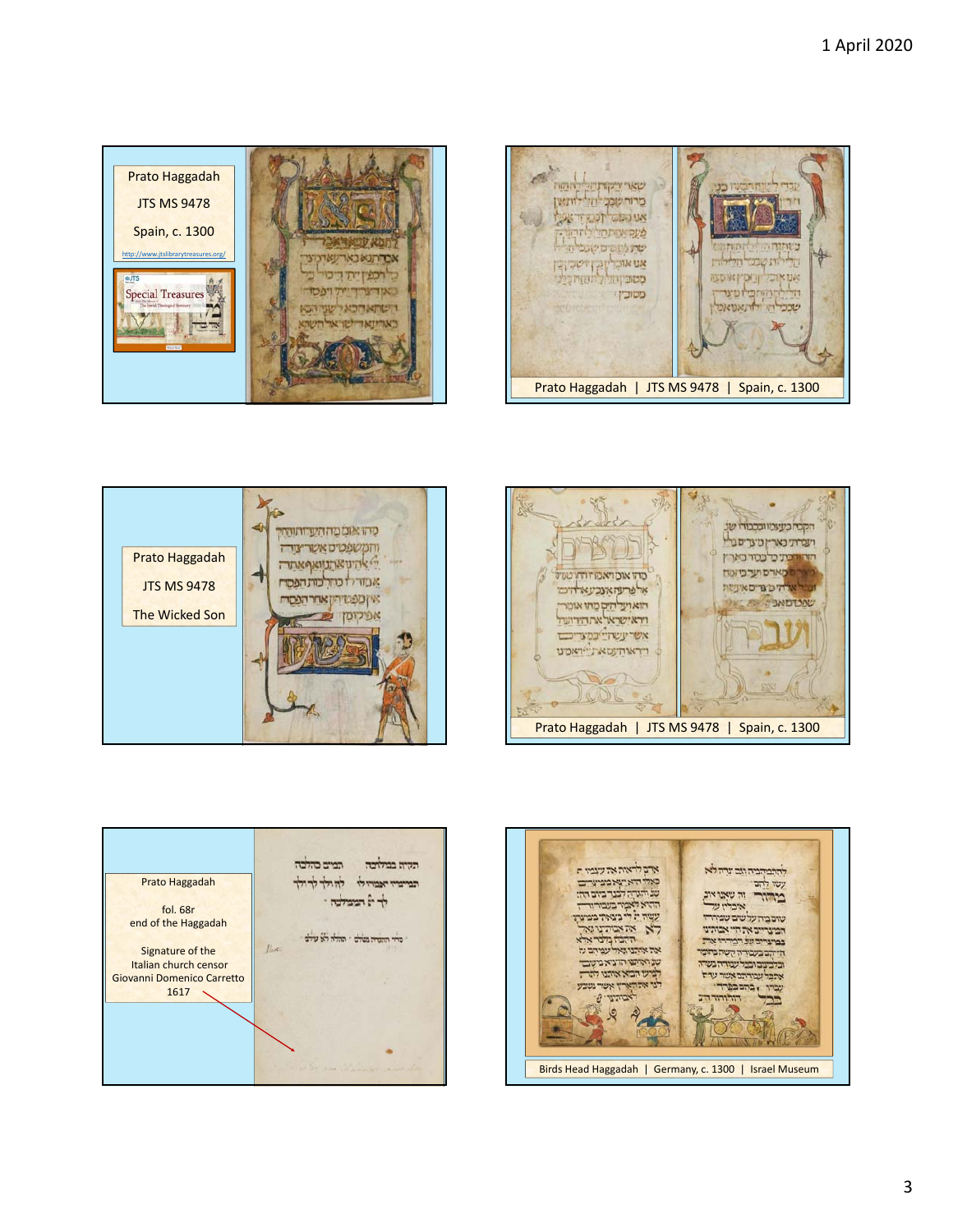